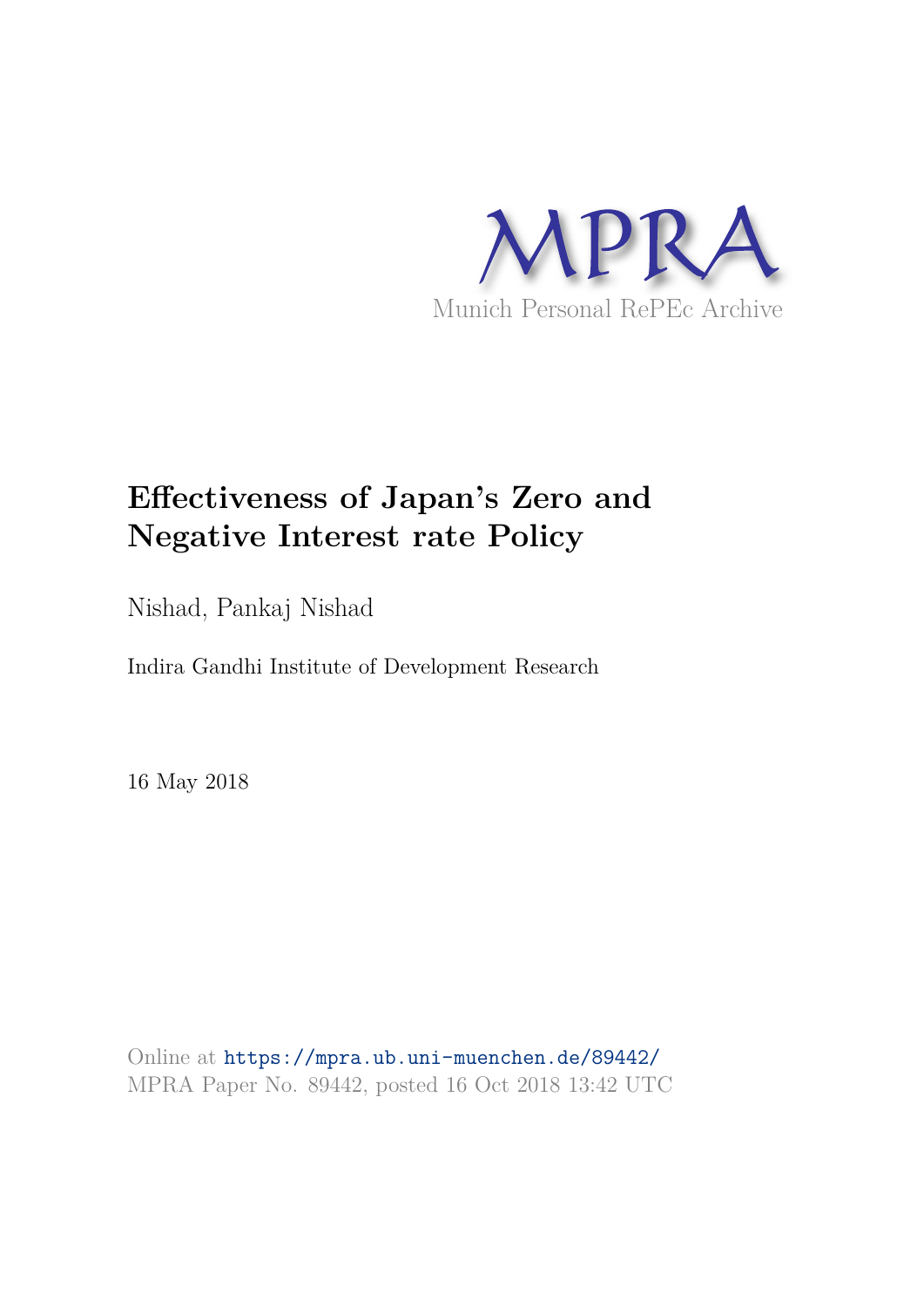# Effectiveness of Japan's Zero and Negative Interest rate Policy

Pankaj Nishad

Indira Gandhi Institute of Development Research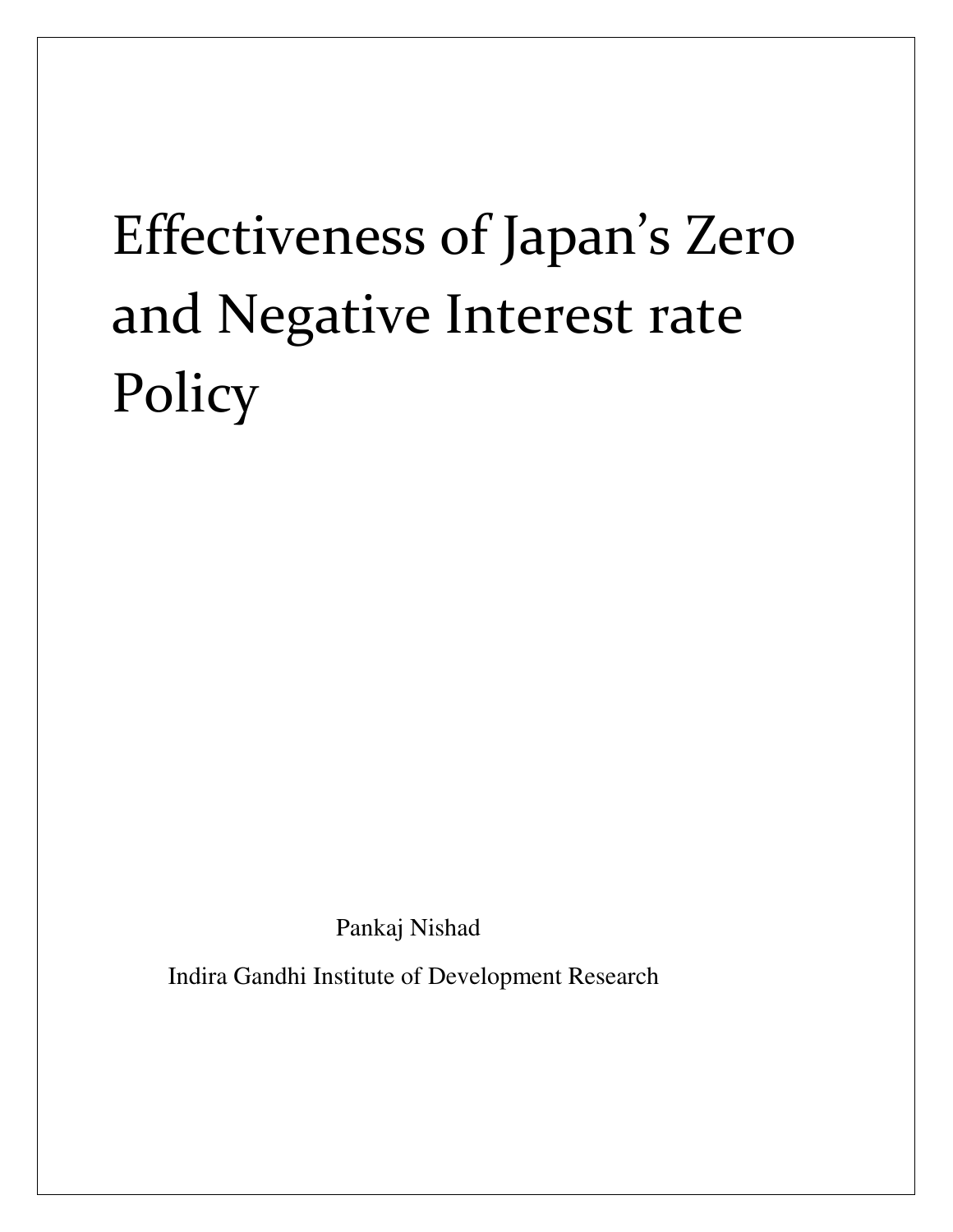### Abstract

This paper investigates the effect of zero and negative interest rate policy of Japan on the inflation rate and the role of exchange rate in conducting the zero and negative interest rate policy. The disappointing economic performance thus seems primarily due to a series of adverse economic shocks rather than an extraordinary policy error. The empirical analysis is based on, primarily, a stylized VAR model of the Japanese economy with the innovation that the interest rate policy, and the exchange rate—two important parameters for assessing the stance of monetary policy—are allowed to vary over time. Secondly, the estimated VAR model investigates whether alternative interest-rate policy approaches proposed in the literature could have improved macroeconomic performance. Though, Granger causality method has been used in the earlier literature to measure the causation of interest rate on inflation rate and it also used to see the block and instantaneous causality between the systems of variables. Next, using an estimated structural model, I identified a number of adverse shocks occurring after the 1990s. It thus follows that int. rate policy was not solely responsible for the stimulation neither in inflation growth performance nor in increasing the output growth. Aiming for a low inflation level and responding to the economy according to a conventional policy rule provided insufficient insurance against the contractionary shocks that occurred over the 1990s.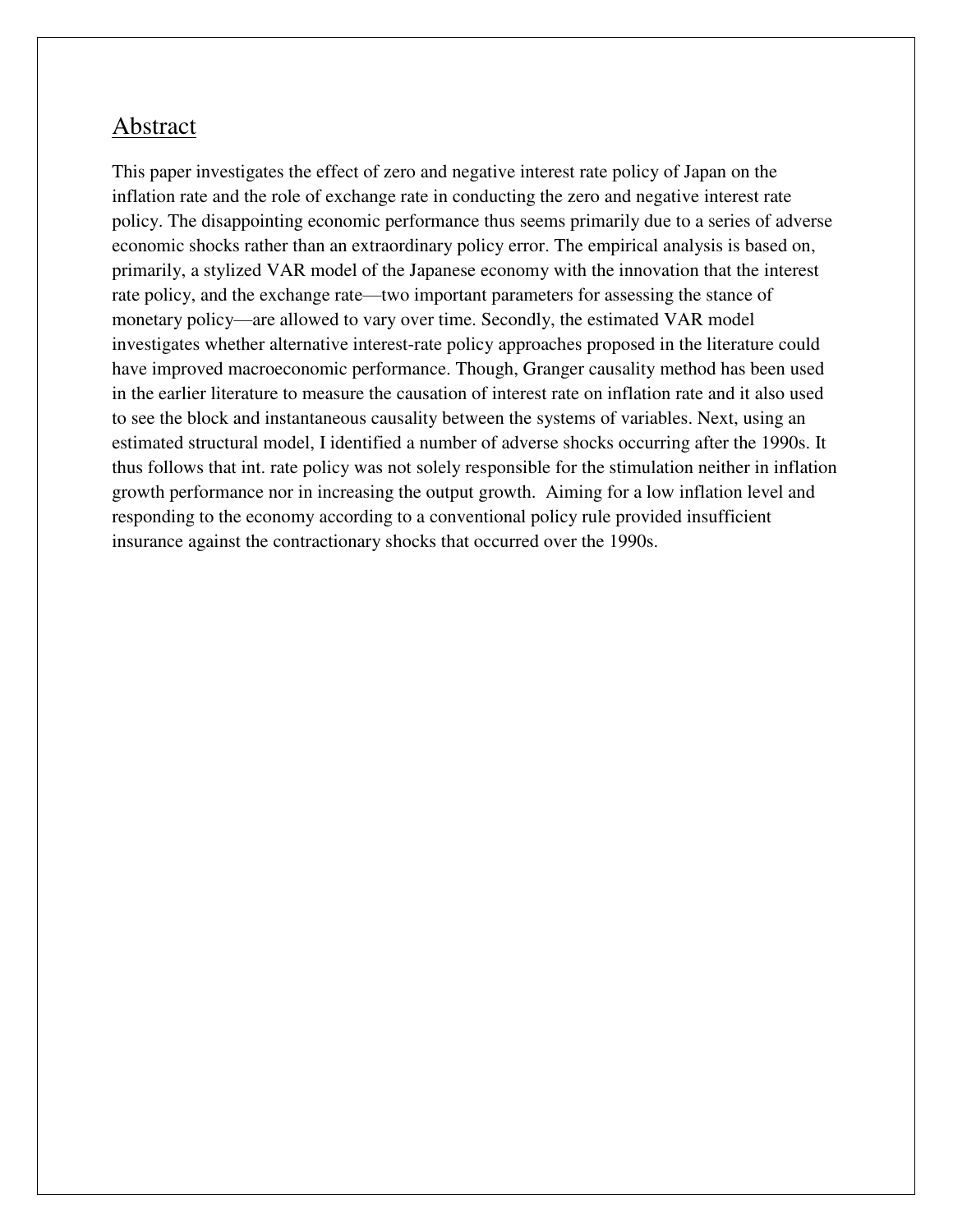## Introduction

Japan has achieved the high economic growth in the 1980s. By the middle of the 1980s, stock and land prices have grown sharply. The exchange rate of Japan has appreciated greatly since 1985; although, exports did not decline. Whereas, at the end of the 1980s the Japanese economy experienced severe conditions after the so-called bubble economy burst. The country had gone through a serious recession with very low growth rates from 1990-2000 and the main reason for the recession was primarily country's fragile financial system such as delays in reforms or deregulation in many areas. Particularly, increased nonperforming loan problems caused the Japanese financial institutions to reduce their level of funds for investing and it damaged the Japanese economy.

Since the latter half of the 1990s, Japan's economy has been in a state of low inflation rate, in which the year-on-year rate of change in the consumer price index was either zero or slightly negative. A distinctive feature of Japan's deflation is that it was moderate but persistent. The recovery has reported but only for short period of time in some period. The annual average rate of decline in the CPI from fiscal 1998 to fiscal 2012 was a close to minus 0.3 percent, but this decline went on for 15 years. However, major macro incident brought down the inflation and economic growth of the Japan, First, following the burst of the asset bubble at the beginning of the 1990s, firms and financial institutions were forced to repair their impaired balance sheets. The Bank of Japan successively lowered the policy interest rate. The policy rate, which had stood at 6 percent in August 1990, was reduced to the then globally unprecedented level of 0.25 percent in September 1998. As a result, conventional monetary policy tools had been almost exhausted by around 1997-98 when anxiety about the financial system due to the financial crisis reached its peak. As a result of the erosion of banks' intermediation function, Japan's economy fell into a situation in which the effects of monetary policy did not sufficiently feed through to the economy.

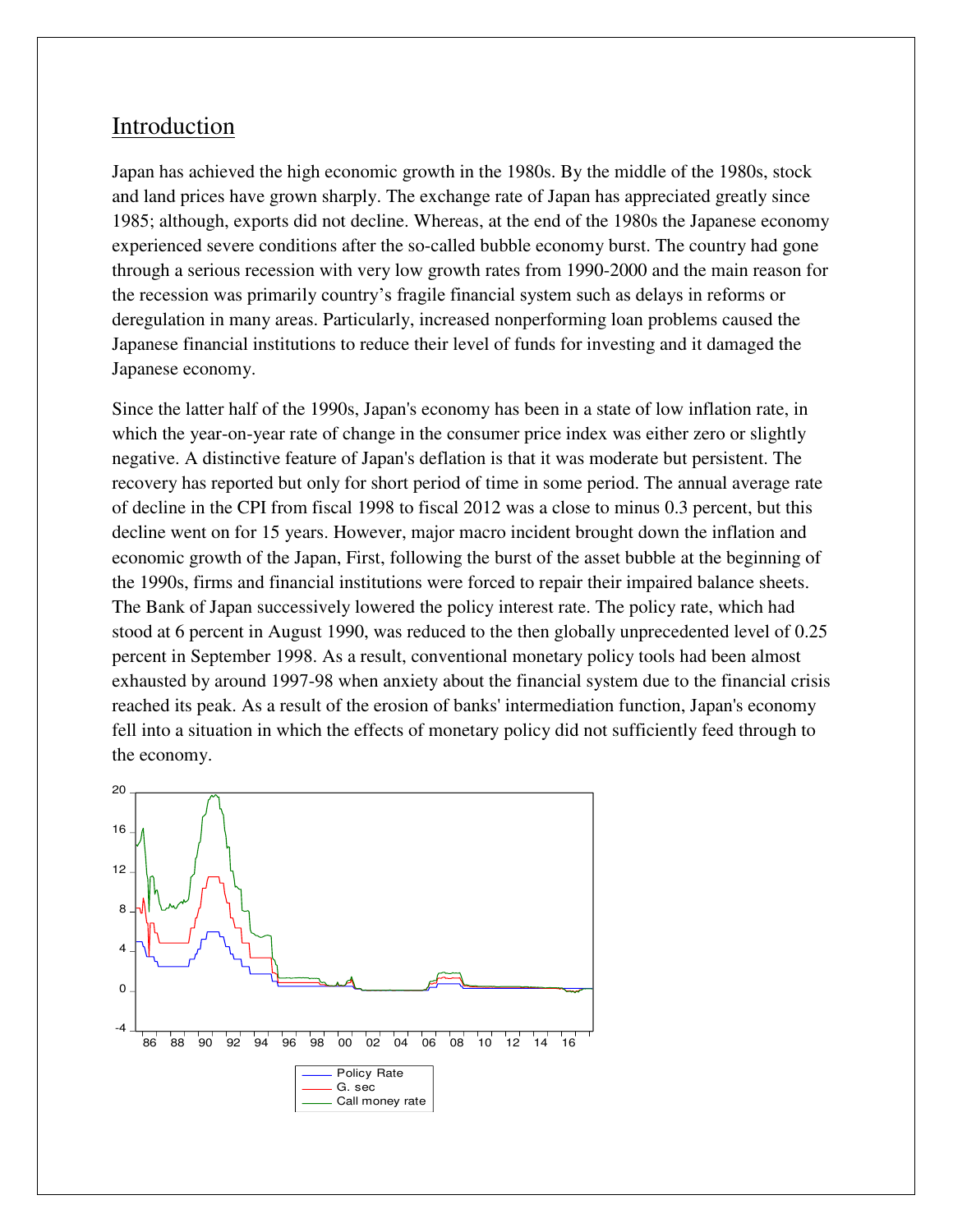#### **The Bank of Japan's Unconventional Monetary Policies**

The expressions such as "zero interest rate policy," "quantitative easing," "credit easing," and "forward guidance", These are names of unconventional monetary policy measures introduced by central banks in the United States and Europe after the global financial crisis. In fact, most of these policy measures were originally implemented in one form or another by the Bank of Japan ahead of other central banks in response to the 15 years of deflation since the latter half of the 1990s.

The Bank of Japan had lowered the policy rate to 0.25 percent in September 1998, reaching a situation in which the conventional monetary policy tool of setting the policy interest rate had been almost exhausted. Japan's economy was facing the "zero lower bound on nominal interest rates." However, economic activity and prices did not improve.

*Further, Japan's inflation rates continued to slide, despite the various unconventional monetary policies pursued by the Bank. In that sense, the Bank's past policies were not sufficient to lift Japan's economy out of deflation.* 

There were certain leakages which hindered the inflation to pull out its growth; the first was the lack of a strong enough commitment to price stability. The second was element that had been lacking is policies that have a sufficiently large impact, whereas policies need to have a large impact. Nevertheless, the impact provided by those policies proved insufficient to allow the economy to escape from its deflationary equilibrium.

#### **Introduction of Zero interest rate policy**

In February 2, 1999, the BOJ adopted the zero interest rate policy which was prodigious all over the world in order to combat deflationary pressure and to boost the economy. Furthermore, the bank of Japan had again announced in April 1999 that it would continue the zero interest rate policy until deflationary concerns were removed. After that, as the economic situation displayed signs of gradual recovery, the zero interest rate policy was cancelled on August 11, 2000. It considers potential differences between interest rate cuts in positive versus negative territory on deposit and lending rates, as well as banks interest rate margins and profitability, and market functioning. When rates approach the point at which most agents switch into cash, further cuts will become ineffective or counterproductive if they hinder financial intermediation and Pressures could then grow on banks' business models, profits and charter values, with negative consequences for financial stability.

Major central banks cut their policy rates to zero or slightly above the zero during the global financial crisis. As zero was then considered the lower bound for policy rates, further monetary easing was achieved through unconventional measures-such as forward guidance, asset purchase programs, and credit easing-to stimulate growth and stabilize inflation expectations. These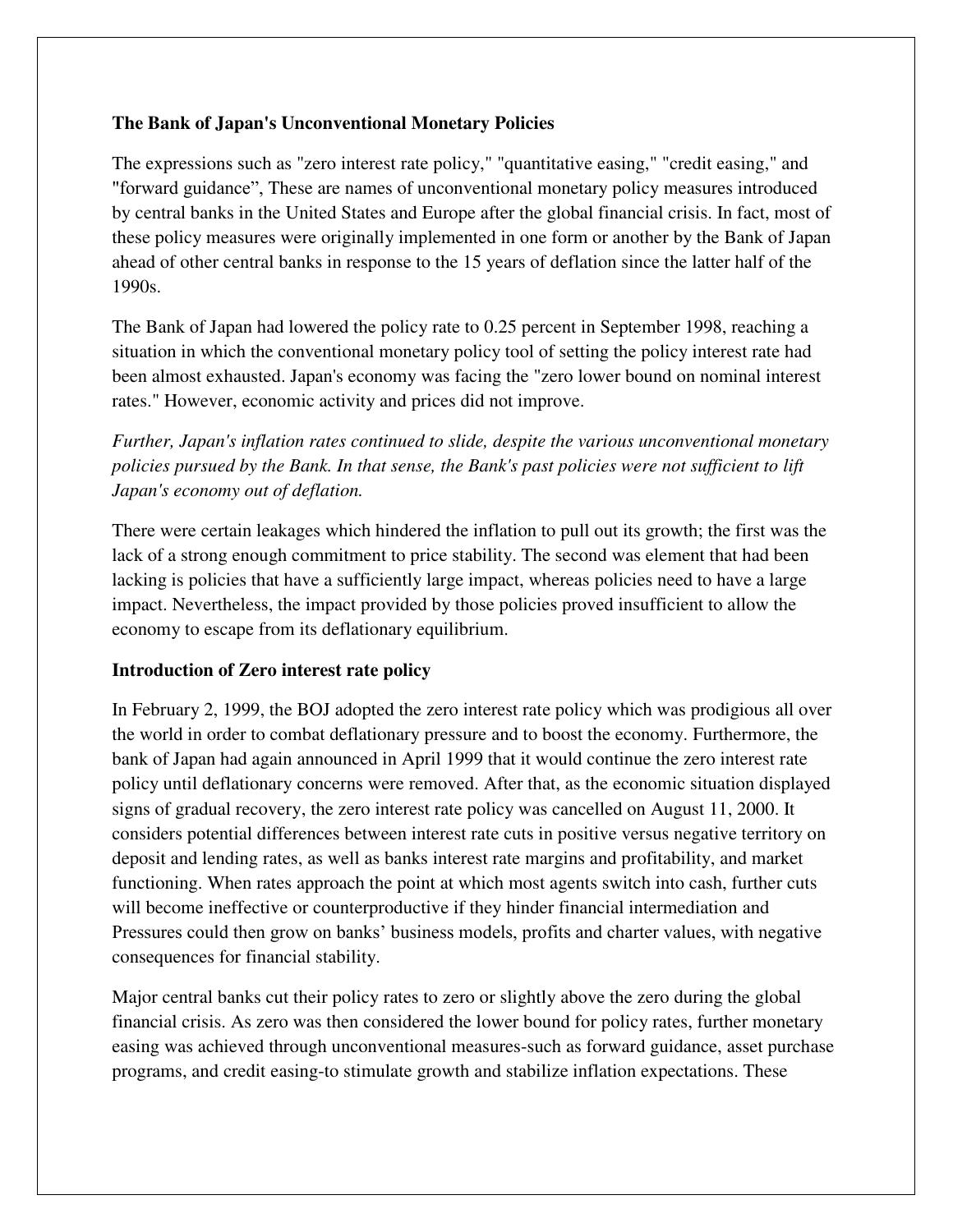policies led to a substantial decline in nominal and real interest rates, and helped support a slow and uneven recovery in economic activity.

#### **Introduction of QQE**

QQE has the following two features. One feature is a strong and clear commitment to achieve price stability. The other feature is large-scale monetary accommodation to underpin the commitment. QQE with a Negative Interest Rate was an extension of the existing policy framework of QQE.

In April 2013, the Bank of Japan introduced an inflation target of 2% with the aim of overcoming deflation and achieving sustainable economic growth. But due to lower international oil prices, it was unable to achieve this target and was forced to take further measures. Hence, in February 2016, the Bank of Japan adopted a negative interest rate policy by massively increasing the money supply through purchasing long-term Japanese government bonds. The Bank of Japan had previously purchased short-term government bonds mainly, a policy that flattened the yield curve of Japanese govt. bonds. On the one hand, banks reduced the numbers of government bonds because short-term bond yields had become negative and even the interest rates of long term government bonds up to 15 years became negative. Even though, bank loans to the corporate sector did not increase due to the Japanese economy's vertical investment-saving.

The interest rate channel through exchange rate has helped many countries to achieve their objective; exchange rate aided the monetary mechanism with the negative interest rate policy. For instance, In Switzerland, the monetary authority adopted a negative interest rate policy to ease excessive appreciation pressure on its domestic currency, but the currency appreciated as the authority cut the interest rate further into negative territory. On the other hand, Sweden and countries in the euro area experienced depreciation in their currencies as a result of the adoption of negative interest rate policies. In Denmark, its currency is pegged to the euro, and the monetary authority employed the negative interest rate policy as one of the options for changing.

*Decline in Crude Oil Prices Has Been Weighing on Price Increases Exports and production are sluggish at present. However, as the Bank has strengthened QQE, Indeed, prices do not appear to be rising, as the year-on-year rate of change in the CPI -- the price index that the Bank adopts as its price target for the time being -- was only 0 percent for all items less fresh food in February 2016. However, this was caused by a decline in energy prices due to the fall in crude oil prices worldwide, and prices in terms of the CPI for all items less fresh food and energy show a steady increase of 1.1 percent for February 2016. As energy prices will not continue falling forever, the CPI including energy -- that is, CPI for all items less fresh food -- will also start to rise as the effects of the fall in energy prices dissipate. Prices have not risen as much as initially had been expected, but this is due to the fall in crude oil prices. As these prices stabilize, prices will rise. However, I think that QQE would be a serious failure if prices rose without*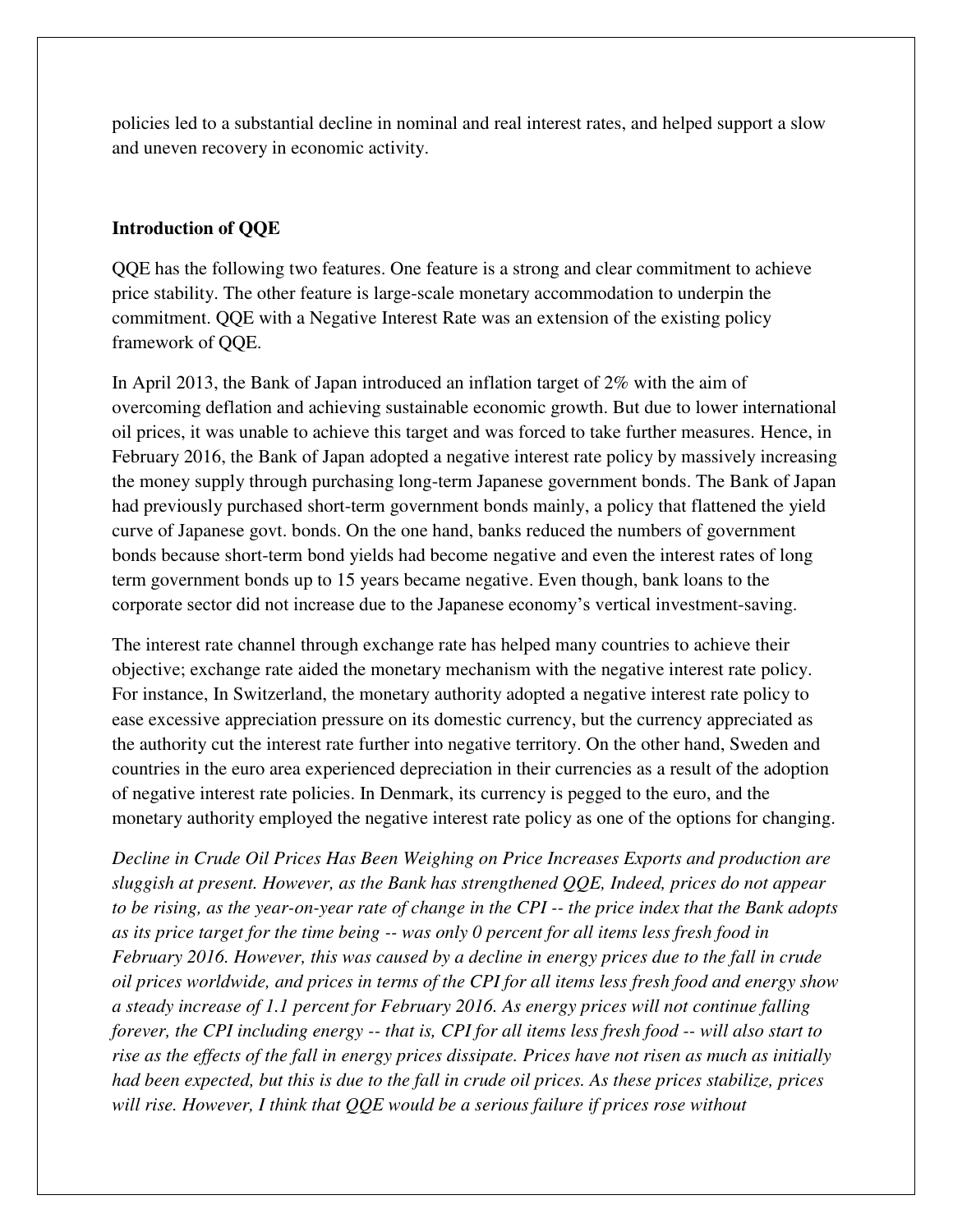*employment growth. Prices eventually will start rising as the output gap in the overall economy tightens and the unemployment rate declines.* 

#### **Why Has the Price Stability Target Not Yet Been Achieved?**

In order to see the underlying trend in consumer prices, it is necessary to look at the rate of change in the CPI excluding fresh food and energy, since the CPI excluding fresh food but including energy is affected by temporary fluctuations in oil prices. The important thing to note when looking at these indexes is that their underlying trend was negative from the mid-1990s onward, but following the introduction of QQE the rate of change in the CPI excluding fresh food and energy turned positive and since then has continued to be on an uptrend. Immediately after the introduction of QQE in April 2013, the rate of change in the CPI excluding fresh food and energy increased from around minus 0.5 percent to around plus 1 percent. After losing momentum in the start of the consumption tax hike in April 2014, the rate of change moved upward again with the expansion of QQE, but then again started to decline in 2016. Certainly, the 2 percent price stability target has not yet been achieved.



Analyses by the Bank suggest that a major causes for the situation is the decline in inflation expectations, and that the following two factors responsible for the decline in inflation expectations. First, (1) the decline in crude oil prices, (2) the weakness in demand following the consumption tax hike in April 2014, and (3) the slowdown in emerging economies and volatile global financial markets, have lowered the inflation rate. Although in 2018, Long-term interest rates have risen, mainly reflecting concern over an expected increase in the issuance of U.S. Treasuries under the country's expansionary fiscal policy, and higher inflation expectations due to rises in crude oil prices and hence inflation rate. Even in February 2018, when the volatility of stock prices increased, the volatility of U.S. Treasury futures remained stable at a low level.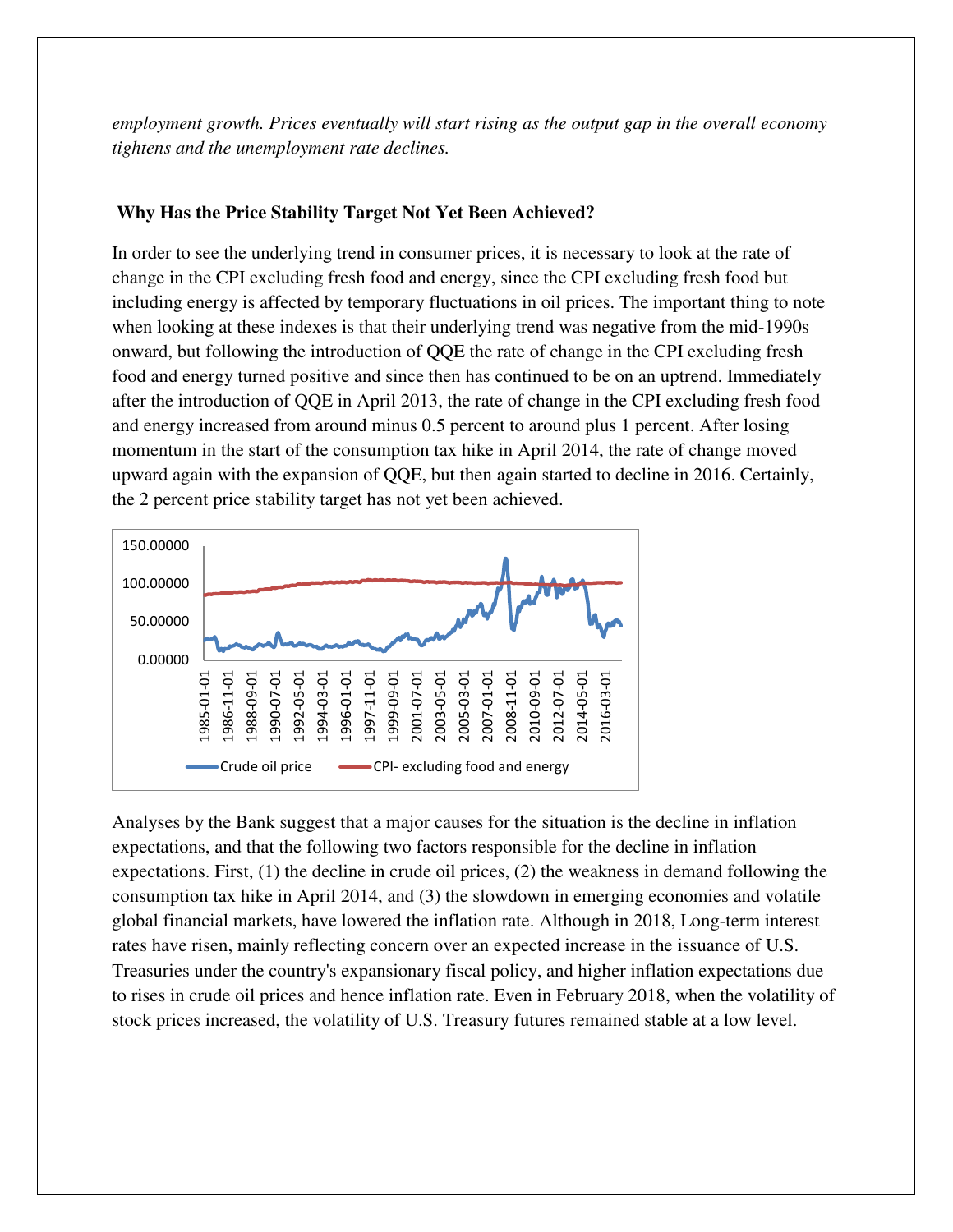# Literature Review

The zero interest rate policy was first introduced in Japan. Since then, Japanese monetary policy has received much attention from the world. However, only a few studies have examined the effects of this policy empirically. The relationship of recent Japanese monetary policy to the monetary base rule should be examined much more in detail so that policy implication should reflects in other macro variables also.

Judd and Motley (1992, 1993) presented a feedback rule in which central banks change the interest rate in response to divergence between actual and targeted nominal GDP growth rate.

Kurihara (2010) examined the effectiveness of Bank of Japan intraday financial policies. Ueda (2011) examined the nontraditional monetary policy adopted by the Bank of Japan 1998-2006.

Fukuda (2011) showed that zero interest rate policy by the bank of Japan caused the short term interest rate to fall to zero and was somewhat effective at reducing the size of the spread in the call market.

Hanabusa (2010) showed that the zero interest rate policy stabilized the long-term interest rates in Japan.

 Kurihara (2012) used daily data to examine the impact of bank of Japan news announcements on interest rates.

Honda, Kuroki, and Tachibana (2013) and Kurihara (2013) examined recent Japanese monetary policy.

Schenelberg and Watzka (2013) showed that Japanese quantitative easing shock leads to a significant decrease in long-term interest rates and increases output and the price level; however, the effects were only transitory.

S. Pelin Berkmen (2012) uses the structural VAR model to analyze the effect of Bank of Japan's Quantitative and Credit Easing.

# Data and Methodology

In this paper I've analyzed the effectiveness of zero and negative int. rate policy of Japan. Policy in an economy with zero & negative nominal interest rates as experienced in Japan since the mid-1990s. In this paper, I attempted to provide a quantitative evaluation of the importance of the zero interest rate bound and the likelihood of a liquidity trap in Japan. This paper explores the implications of interest rate policies for monetary policy transmission and effect on inflation.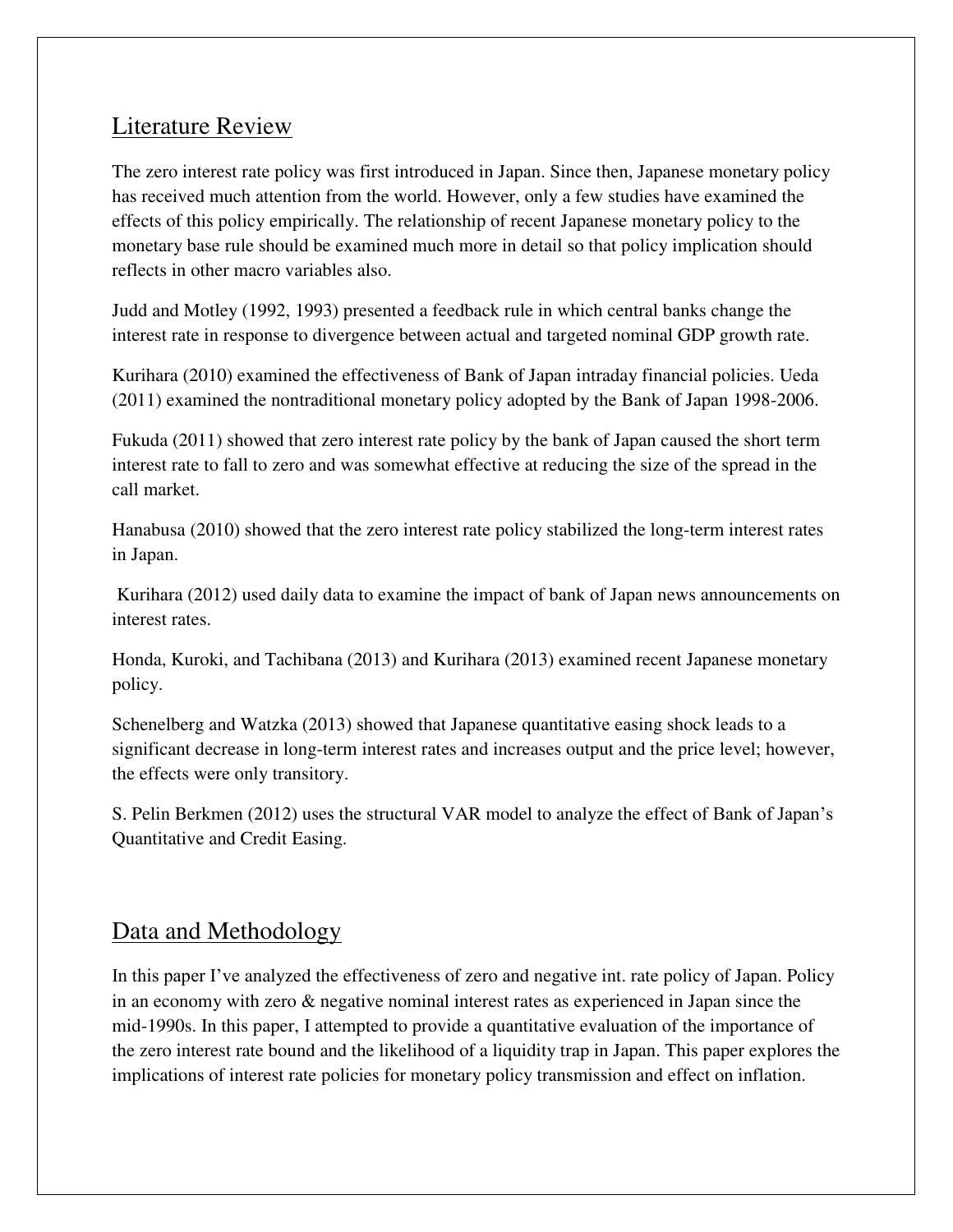This paper extends the analysis basic VAR by explicitly using the BOJ's monetary easing measures in quantity terms. The regressions trace the impact of interest rate policy measures on inflation activity directly, and therefore, shocks to spreads are not interpreted as monetary policy actions. This paper relies on following sets of variables:

Crude oil prices Exchange rate Long run interest rate Short run interest rate CPI- all items

Share price index

The VAR regressions are done for the period of 1985-07-01 to 2017-10-30, which covers three distinct episodes of BOJ's monetary policy: i) the zero interest rate policy from 1999 to 2000 and the quantitative easing period between 2001 and 2006; ii) Post-Lehman policy measures, including JGB and CP purchases and fund supplying operations; and iii) the CME, starting in 2010. While policy instruments differ in each period, they all affect the current account balance at the BOJ through changes in liquidity.

To study the effectiveness of Interest rates, I employed the VAR model. To analyzed the effect of the shock of short and long run interest rate on inflation and other variable by using orthogonalised impulse response, forecast error variance decomposition and generalized impulse response. The model is essential for the analysis of effectiveness of interest rate and how the change in int. rate affects the inflation rate and other macro components. I tried to finds some evidence that Bank of Japan's Int. rate policy during 1990-2018 have had an impact on economic activity as well as on inflation. However, Impulse response assumes shock occur only once in variable at a time. On the other hand, correlation of the error term may indicate that the shock in one variable is likely to be accompanied by a shock from other variable. Hence, there will be some shocks which may have occurred more than once; therefore a better alternative is to use "Orthogonalized Impulse Response". Alternative method that provides the another information about the dynamic linkages between the inflation and interest rate are granger causality and instantaneous causality, however both underpin the causality between the variables

Granger causality shows whether a scalar variable "y" can help forecast another scalar variable "x". If it is not does, then we say "y" does not granger "x"

The major difference between orthogonalized and generalized impulse response is that, both differ in terms of ordering of varaibles, orthogonalised impulse decomospotistion is sensitive to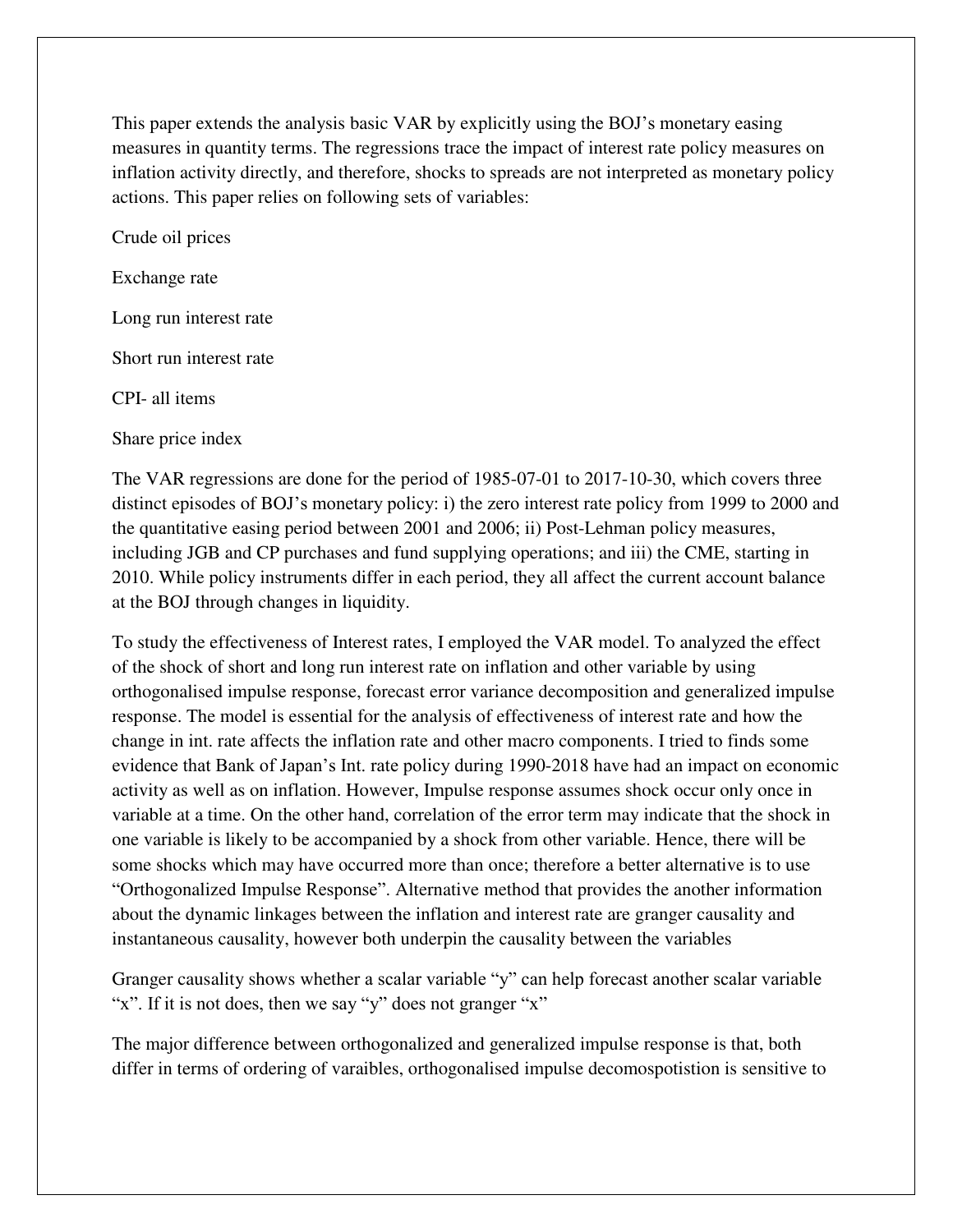ordering of the variable while generalized impulse response is not. The forecast error variance decomposition gives us extra information about the VAR matrix.

VAR (2)

Model 1:  $Y_t = \Phi_1 Y_t + \dots + \Phi_p Y_{t-p} + \omega X_t + e_t$ 

Model 2:  $Y_t = \Phi_1 Y_t + \cdots + \Phi_p Y_{t-p} + e_t$ 

Where,  $Y$  represents endogenous variable

 $X$  Represent exogenous variable- Crude oil Price

Intermediate ADF test results UNTITLED

| Series                  | Prob.     | Laɑ | Max Lag | Obs |
|-------------------------|-----------|-----|---------|-----|
| CPI                     | 0.0216787 | 11  | 16      | 371 |
| CRUDE OIL P 9.3331665   |           | O   | 16      | 382 |
| EXCHANGE RATE 1.8410537 |           | O   | 16      | 382 |
| МЗ                      | 0.0253189 | 3   | 16      | 379 |
| LONG INT RATE 3.5705101 |           | 5   | 16      | 377 |
| SHARE PRICE 1.1302845   |           | 0   | 16      | 382 |
| SHORT INT  1.5320309    |           |     | 16      | 378 |

The above table shows the unit roost test result and values are significant calculate from p values. Before modeling the VAR model, I used the selection criteria which have followed by normality test, box-Q test and ARCH effect. Results provide significant outcome that aided to model VAR process.

Consequently, VAR (2) model has provided by AIC criterion. I built two separate models, in order to see the oil price interaction on inflation rate, I use crude oil as an exogenous variable in first model and later it excluded in model B.

Since, The R package doesn't provide generalized impulse response certainly, to compensate this result I used Eviews to calculate the generalized impulse response and compare it to orthogonalised impulse response. Further, I use the causality test to check the granger and instantaneous causality. Result shows that CPI granger cause to other variables in when crude oil prices have taken into account but results alter when crude oil excludes from the model. It gave us analysis that crude oil has significant impact to inflation rate as well on exchange rate.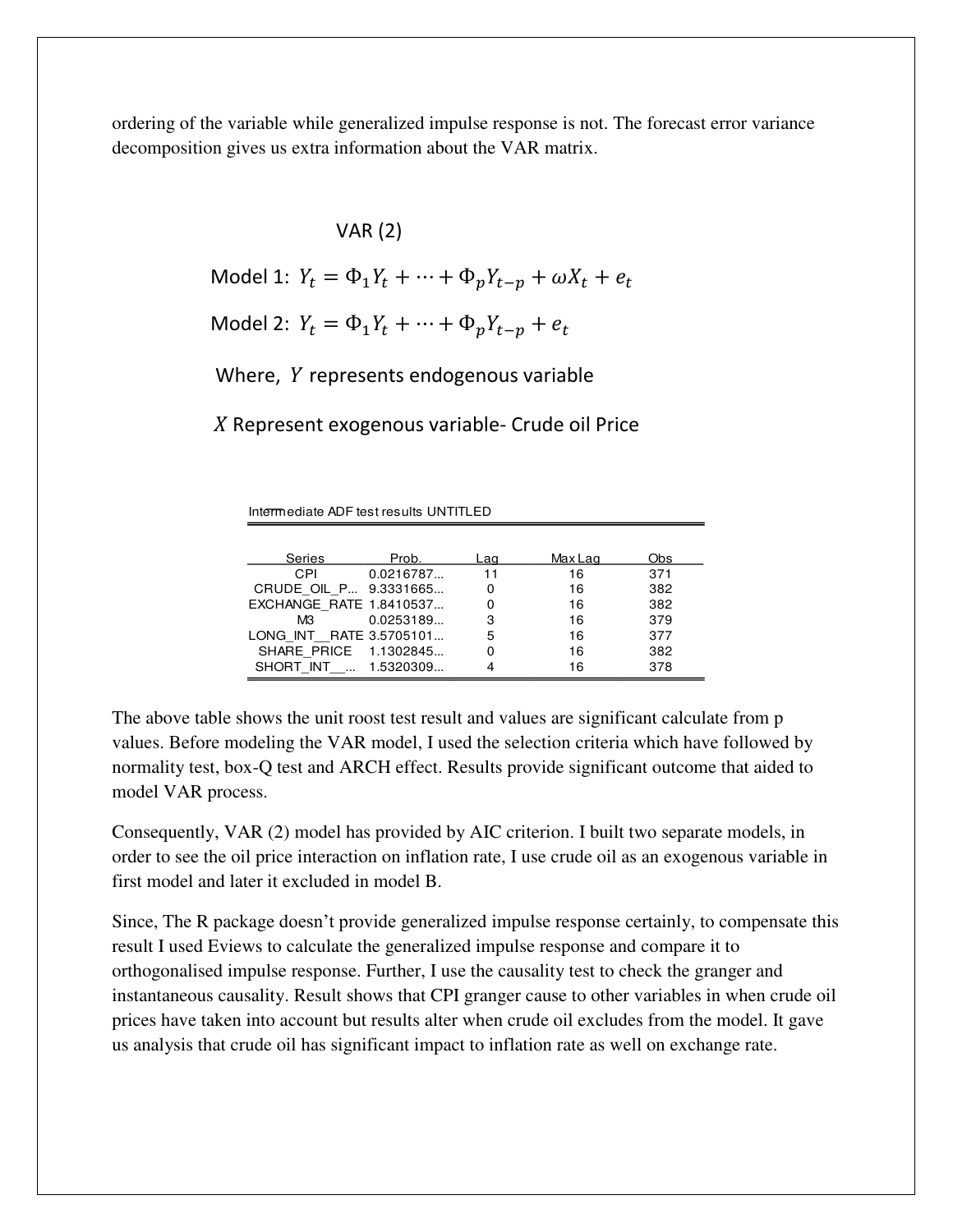

Finally, Impulse responses are calculated from the VAR model representing insignificant values of the coefficients of the lags, even, short run and long run interest doesn't have any impact on CPI. Figure below presents the generalized impulse responses, shock of all variables except exchange rate and crude oil prices doesn't have any effect on CPI, even though crude oil price and exchange rate have very small effect close to zero. The impact on inflation becomes visible, but still not statistically significant in the VAR model.

Quantitative and monetary easing appear to have no effect on the exchange rate, as we do not detect statistically significant systematic impact of the monetary policy variable on the exchange rate across the equations. This result is also consistent with recent studies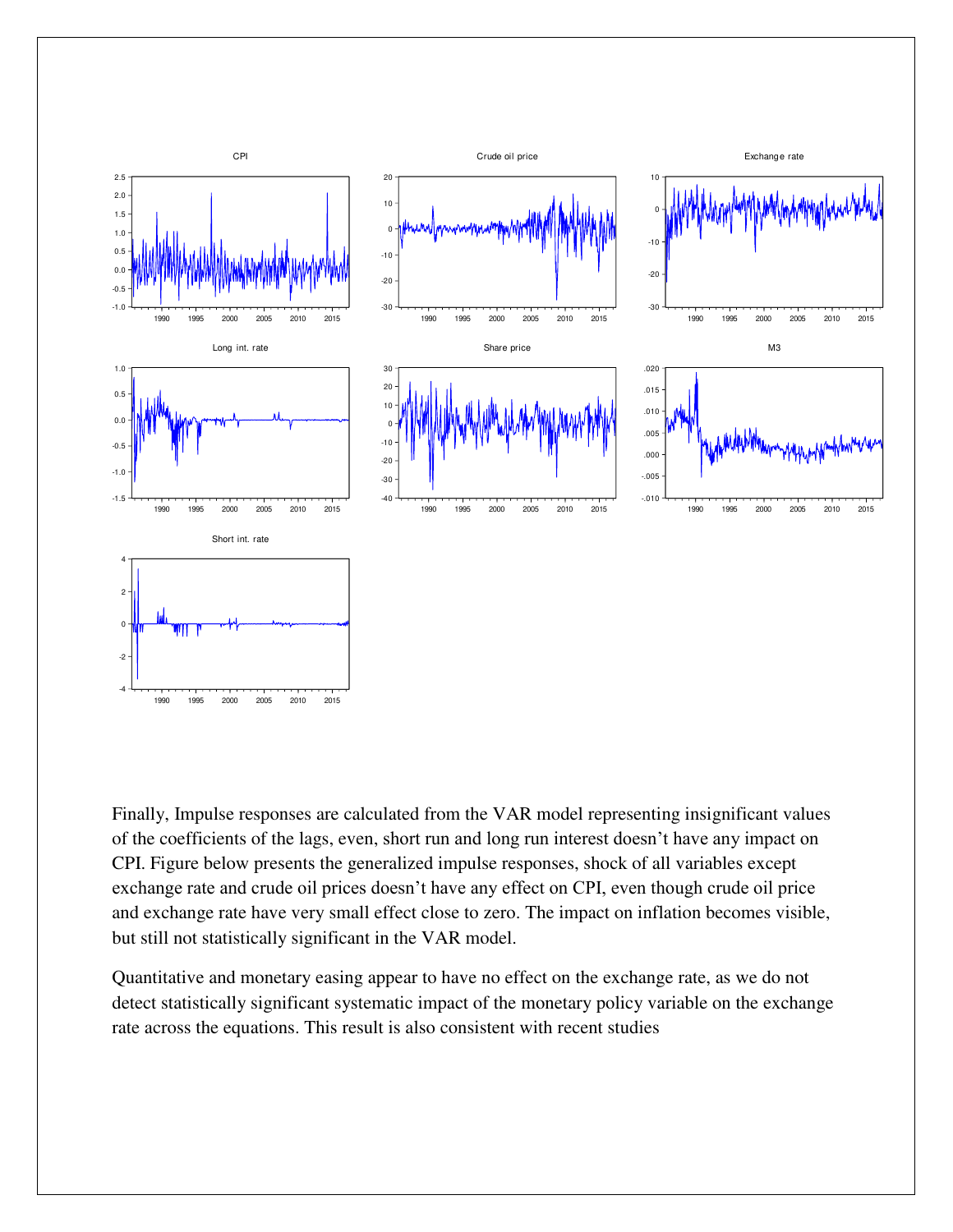

Alternative method, FEVD, which also provides extra information on error structures, shows that, factors contributing to forecast CPI are insignificant or close to zero.



Finally I forecasted the CPI for 10 periods ahead to look the, forecast decomposition also suggests that inflation rate wouldn't pull out in foreseeable time.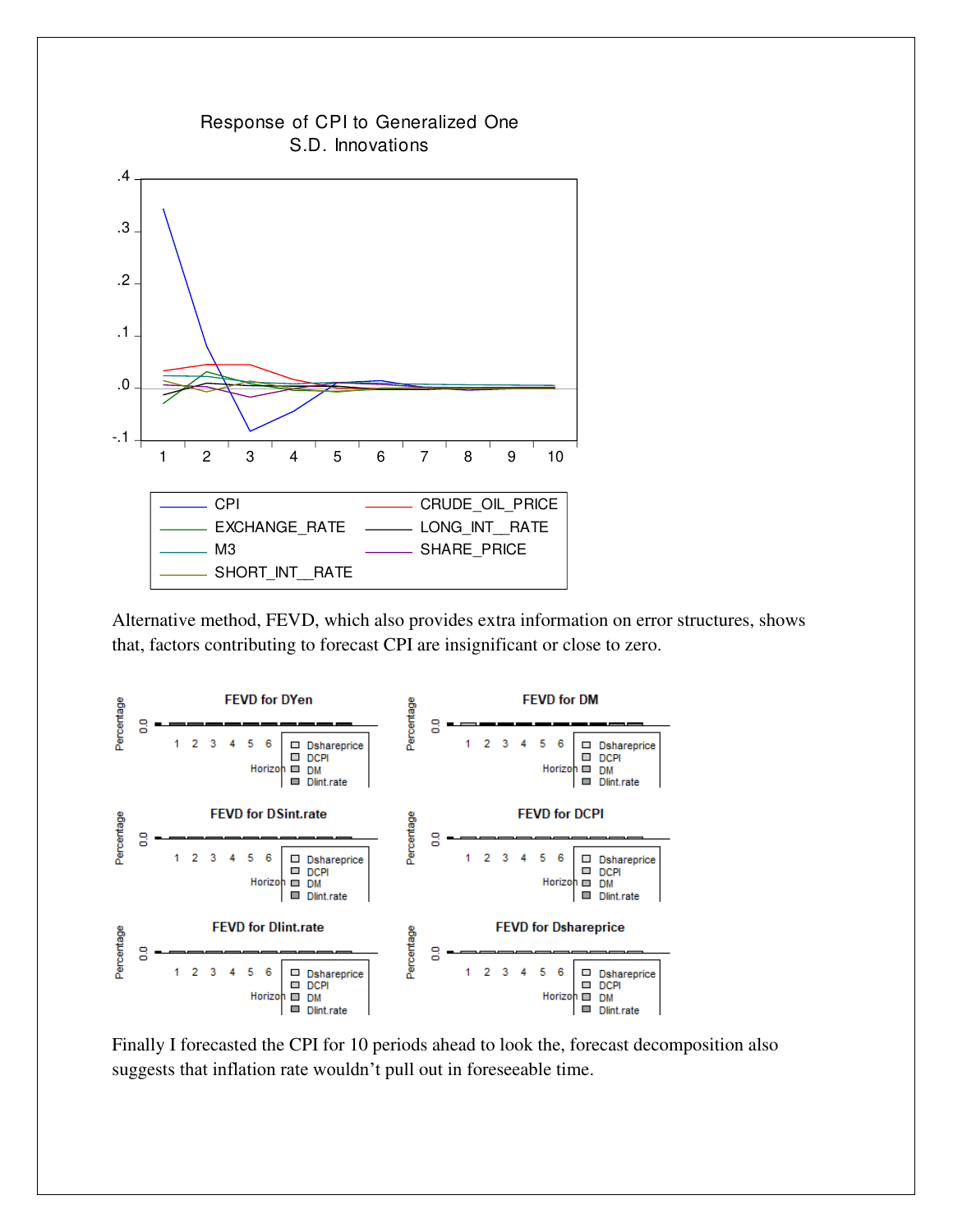# Concluding Remarks

This article examined the effect of the zero interest rate policy of the BOJ in financial markets during the period when the policy was in force. The empirical results show that this policy was not effective to influence the inflation rate for long term. The zero interest rate policy has been effective in terms of lowering and stabilizing interest rates. The paper finds some evidence that recent monetary easing by the BoJ have supported economic activity, although the statistical significance varies in different estimates. Using different measures for economic activity, ranging from inflation to exchange rate, the VAR regressions pick up some impact on economic activity. While the evidence is still weak, these results are still an improvement over earlier findings looking at previous QE periods. The results from this paper suggest that the monetary policy transmission mechanism may have strengthened, while the impact of quantitative and other monetary easing on inflation, however, is weaker. This might reflect Japan's stable inflation expectations and relatively flat Phillips curve, which requires large changes in output to move inflation. Similarly, Lam (2011) finds that recent monetary easing measures have had no statistically significant impact on inflation expectations the paper did not find evidence that BOJ's monetary policy measures have had an effect on the exchange rate. Therefore, any impact on economic activity is likely to work through other channels, which could include portfolio rebalancing, commitment effects, expectations, or Reduction in liquidity, risk premium rather than the exchange rate channel. Therefore, this paper is a first step in assessing quantitatively the effectiveness of policies introduced by bank of japan.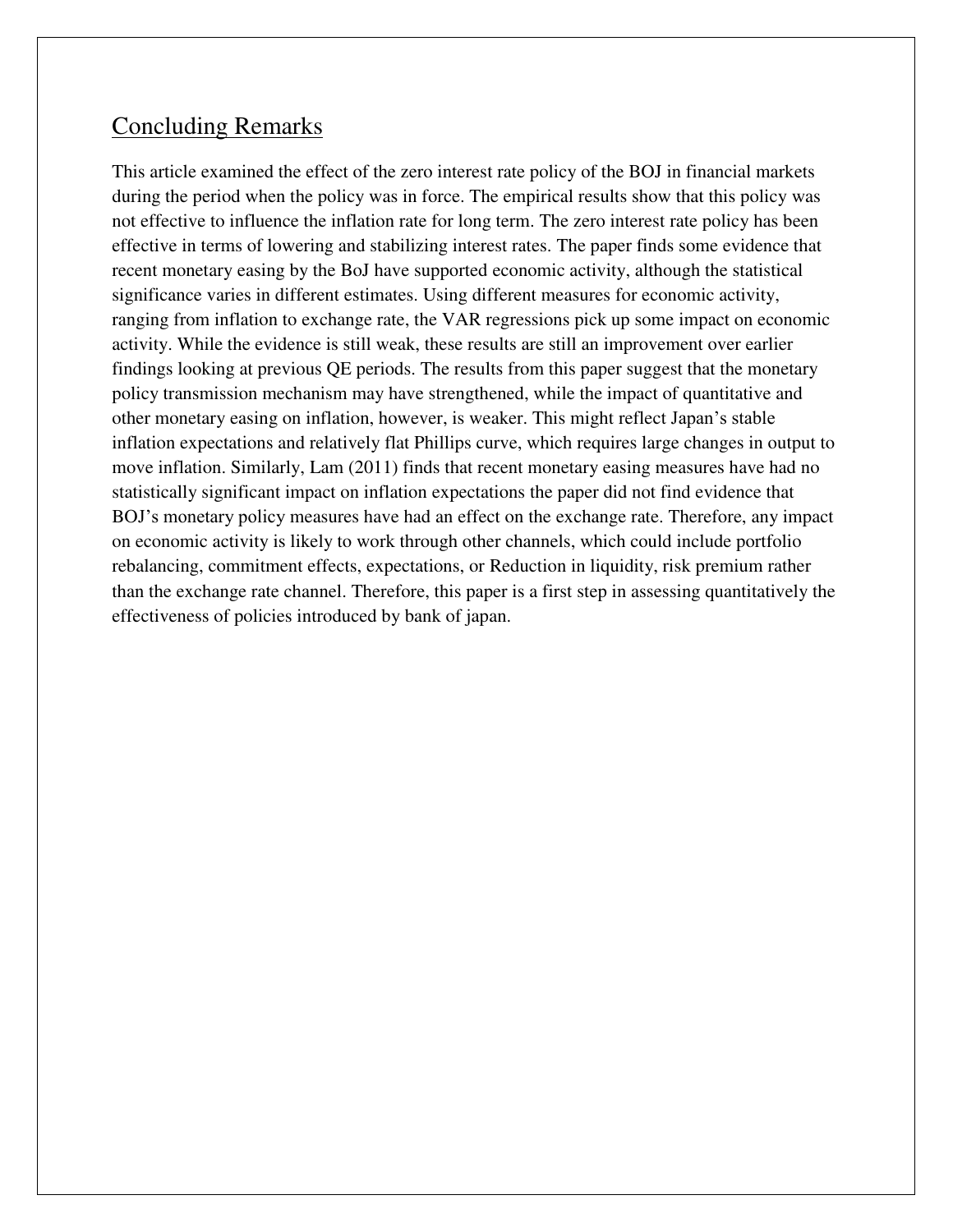# References

Smitka, M., (2004), "Japan's Macroeconomic Dilemmas: The Implications of Demographics for Growth and Stability", *Washington and Lee University Lexington.*

Yoshino, N., Hesary., and Miyamoto, Hiraoki., (2017), "The Effectiveness of Japan's Negative Interest Rate Policy", *ADBI Working Paper Series*, No. 652.

Okina, K., and Shiratsuka, S., (2003), "Policy commitment and expectation formation: Japan's experience under zero interest rates", *Institute for monetary and economic study, Vol-15, pp. 75- 100.*

Jurkšas, L., (2017), "An Impact Assessment of Negative Interest Rates of Central Banks", *EKONOMIKA*, Vol-96(1).

Angrick, S., and Nemoto, N., (2017), "Central Banking below Zero: The Implementation of Negative Interest Rates in Europe and Japan", *ADBI Working Paper series, No. 740.* 

Bernanke, Ben., (2017), "Some Reflections on Japanese Monetary Policy*", Brookings Institution and the Hutchins Center on Fiscal and Monetary Policy.* 

Berkmen, S. P., (2012), "Bank of Japan's Quantitative and Credit Easing: Are They Now More Effective?", *IMF Working Paper*, WP/12/2.

Baumeister, C., and Benati, L., (2011), "Unconventional Monetary Policy and the Great Recession," *ECB Working Paper Series*, No. 1258.

Bernanke, B. S., and Blinder, A. S., (1992), "The Federal Funds Rate and the Channels of Monetary Transmission", *American Economic Review*, Vol-82, pp. 901–921.

Christiano, L. J., et.al., (2005), "Nominal Rigidities and the Dynamic Effects of a Shock to Monetary Policy", *Journal of Political Economy*, Vol-113, pp. 1-45.

Chung, H., et.al., (2011), "Have we Underestimated the Likelihood and Severity of Zero Lower Bound Events?" *Federal Reserve Bank of San Francisco Working Paper Series*, Vol-113, pp. 1– 45.

Franta, M., (2011), "Identification of Monetary Policy Shocks in Japan Using Sign Restrictions within the TVP-VAR Framework", *The Bank of Japan-Institute for Monetary and Economic Studies Discussion Paper* Series E-113.

Liu, P., Mumtaz, H., 2012, "Changing Macroeconomic Dynamics at the Zero Lower Bound", *forthcoming Bank of England Working Paper.*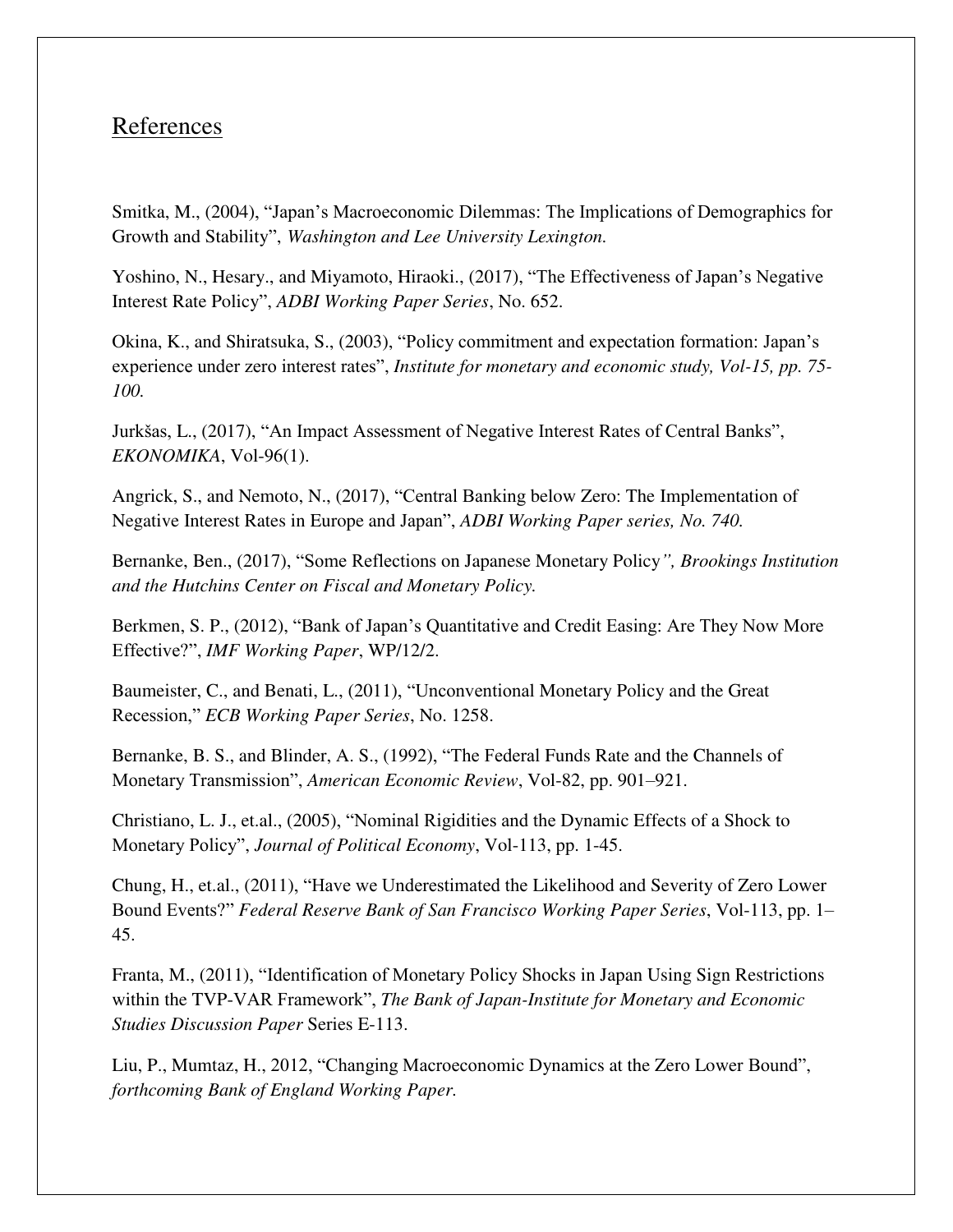Nakajima, J., (2011), "Monetary Policy Transmission under Zero Interest Rates: An Extended Time-Varying Parameter Vector Autoregression Approach", *The Bank of Japan- Institute for Monetary and Economic Studies Discussion Paper-No. 2011–E-8*.

Peersman, G., and Smets, F., (2001), "The Monetary Transmission Mechanism in the Euro Area: More Evidence from VAR Analysis," *European Central Bank Working Paper No. 91.*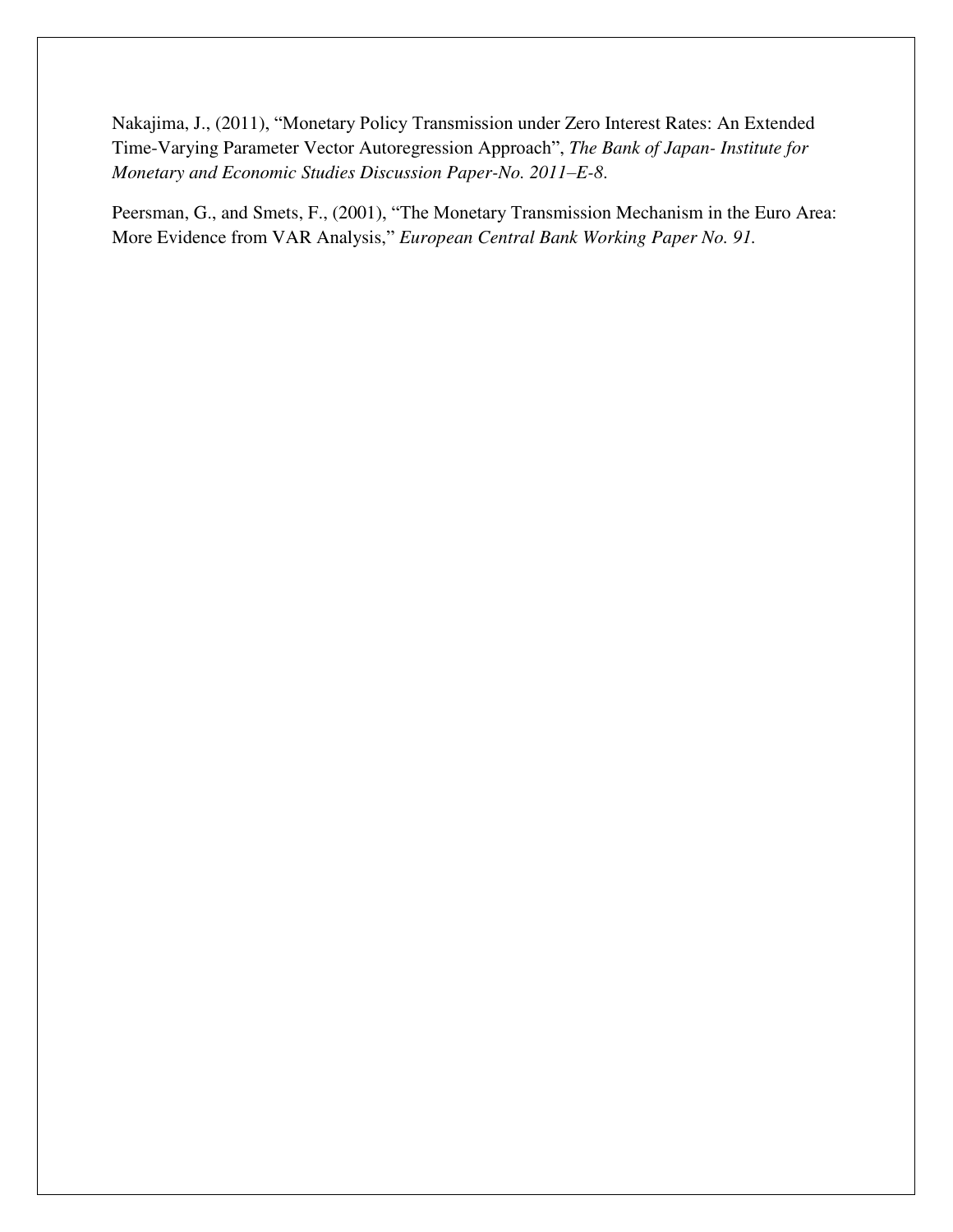Pairwise Granger Causality Tests Date: 05/16/18 Time: 22:34 Sample: 1985M08 2017M06 Lags: 12

| Null Hypothesis:                                                                                                    | Obs | <b>F-Statistic</b>                       | Prob.            |
|---------------------------------------------------------------------------------------------------------------------|-----|------------------------------------------|------------------|
| CRUDE OIL PRICE does not Granger Cause CPI<br>CPI does not Granger Cause CRUDE_OIL_PRICE                            | 371 | 3.30766<br>1.87500                       | 0.0001<br>0.0362 |
| EXCHANGE RATE does not Granger Cause CPI<br>CPI does not Granger Cause EXCHANGE RATE                                | 371 | 0.45942<br>1.17877                       | 0.9371<br>0.2967 |
| LONG INT RATE does not Granger Cause CPI<br>CPI does not Granger Cause LONG INT RATE                                | 371 | 2.38675<br>1.19303                       | 0.0057<br>0.2862 |
| SHARE PRICE does not Granger Cause CPI<br>CPI does not Granger Cause SHARE PRICE                                    | 371 | 1.14223<br>1.34811                       | 0.3246<br>0.1895 |
| M3 does not Granger Cause CPI<br>CPI does not Granger Cause M3                                                      | 371 | 1.75035<br>1.90483                       | 0.0552<br>0.0327 |
| SHORT INT RATE does not Granger Cause CPI<br>CPI does not Granger Cause SHORT INT RATE                              | 371 | $1.14981$ 0.3186<br>$0.92877$ $0.5180$   |                  |
| EXCHANGE_RATE does not Granger Cause CRUDE_OIL_PRICE<br>CRUDE OIL PRICE does not Granger Cause EXCHANGE RATE        | 371 | $0.75724$ 0.6944<br>0.68143              | 0.7694           |
| LONG INT RATE does not Granger Cause CRUDE OIL PRICE<br>CRUDE_OIL_PRICE does not Granger Cause LONG_INT_RATE        | 371 | $0.12241$ 0.9998<br>0.43476              | 0.9489           |
| SHARE PRICE does not Granger Cause CRUDE OIL PRICE<br>CRUDE OIL PRICE does not Granger Cause SHARE PRICE            | 371 | $0.96880$ $0.4784$<br>$0.49921$ $0.9148$ |                  |
| M3 does not Granger Cause CRUDE OIL PRICE<br>CRUDE OIL PRICE does not Granger Cause M3                              | 371 | $0.96927$ $0.4779$<br>$0.46003$ 0.9368   |                  |
| SHORT INT RATE does not Granger Cause CRUDE OIL PRICE<br>CRUDE OIL PRICE does not Granger Cause SHORT INT RATE      | 371 | $0.14492$ 0.9996<br>0.41740              | 0.9564           |
| LONG INT RATE does not Granger Cause EXCHANGE RATE<br>EXCHANGE_RATE does not Granger Cause LONG_INT__RATE           | 371 | 1.63120<br>1.23270                       | 0.0812<br>0.2586 |
| SHARE_PRICE does not Granger Cause EXCHANGE_RATE<br>EXCHANGE RATE does not Granger Cause SHARE PRICE                | 371 | 1.34150 0.1930<br>$0.83356$ $0.6157$     |                  |
| M3 does not Granger Cause EXCHANGE RATE<br>EXCHANGE_RATE does not Granger Cause M3                                  | 371 | 1.30599<br>1.87948                       | 0.2128<br>0.0357 |
| SHORT INT RATE does not Granger Cause EXCHANGE RATE<br>EXCHANGE_RATE does not Granger Cause SHORT_INT_<br>RATE      | 371 | 1.67753<br>1.78714                       | 0.0700<br>0.0488 |
| SHARE_PRICE does not Granger Cause LONG_INT__RATE<br>LONG INT RATE does not Granger Cause SHARE PRICE               | 371 | $1.59580$ 0.0908<br>$2.18330$ $0.0121$   |                  |
| M3 does not Granger Cause LONG_INT_RATE<br>RATE does not Granger Cause M3<br>LONG INT                               | 371 | 1.32677<br>0.99261                       | 0.2010<br>0.4554 |
| SHORT INT RATE does not Granger Cause LONG INT<br>RATE<br>RATE does not Granger Cause SHORT INT<br>LONG INT<br>RATE | 371 | 5.72299<br>5.96085                       | 5.0802<br>1.8252 |
| M3 does not Granger Cause SHARE PRICE<br>SHARE_PRICE does not Granger Cause M3                                      | 371 | 1.40955<br>1.97567                       | 0.1592<br>0.0256 |
| SHORT INT RATE does not Granger Cause SHARE PRICE<br>SHARE PRICE does not Granger Cause SHORT INT<br>RATE           | 371 | 1.45839<br>1.67553                       | 0.1380<br>0.0704 |
| SHORT INT RATE does not Granger Cause M3<br>M3 does not Granger Cause SHORT INT<br><b>RATE</b>                      | 371 | 1.50894<br>1.69633                       | 0.1186<br>0.0658 |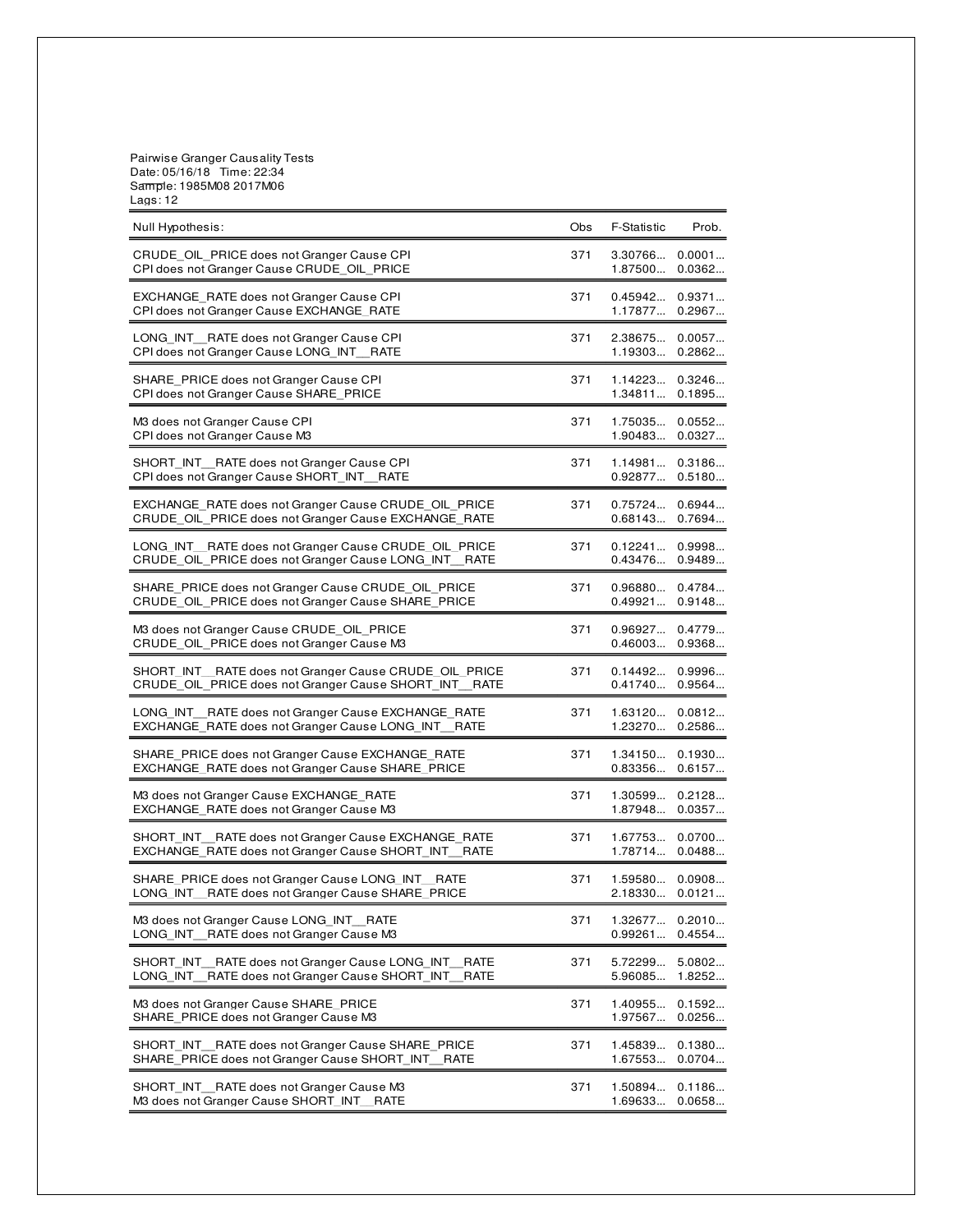

Response of EXCHANGE\_RATE to Generalized One

Response of SHARE\_PRICE to Generalized One S.D. Innovations



Response of SHORT\_INT\_\_RATE to Generalized One S.D. Innovations



Response of LONG\_INT\_\_RATE to Generalized One S.D. Innovations



Response of M3 to Generalized One S.D. Innovations

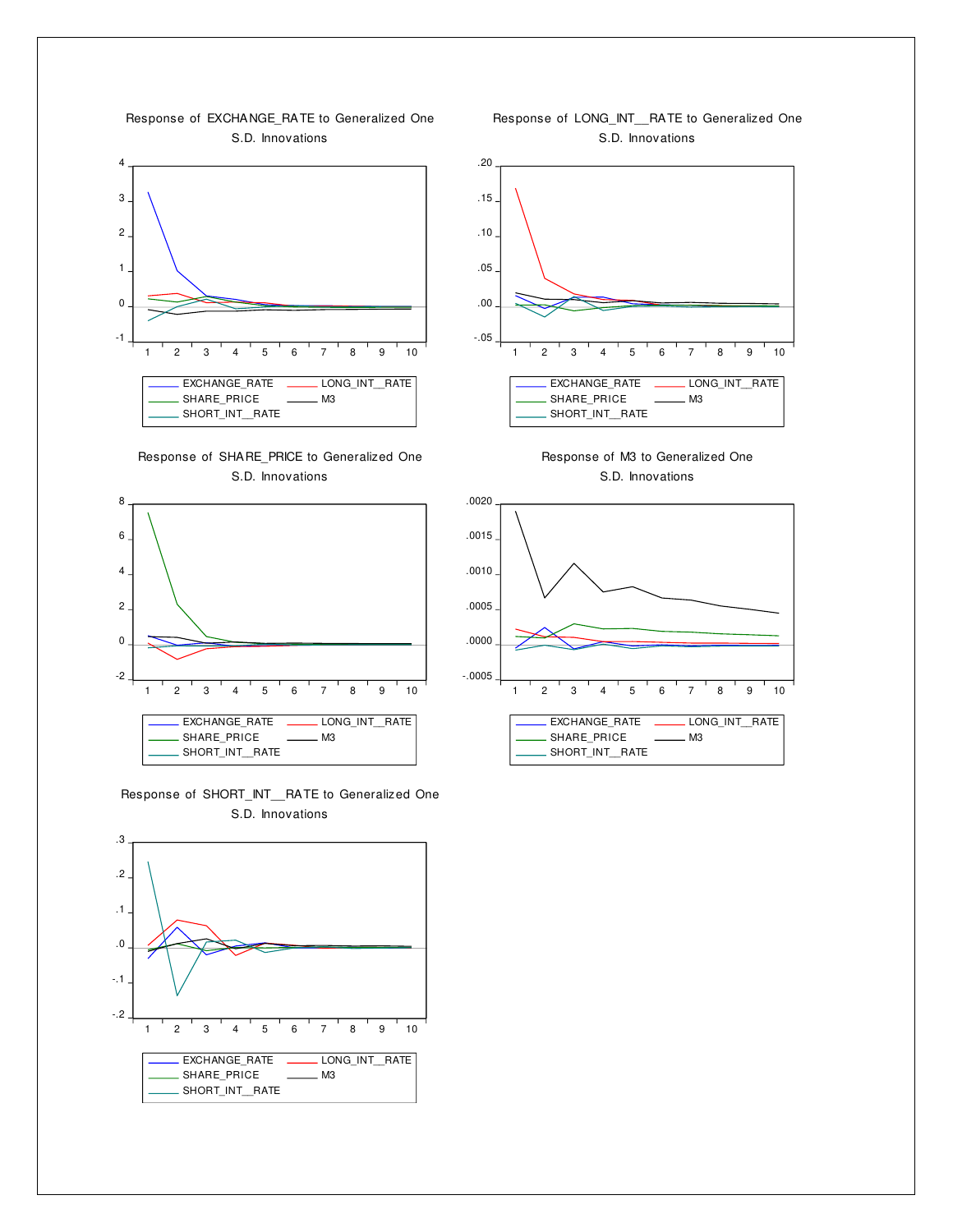

**Forecast of series Dlint.rate** 



#### **Forecast of series DSint.rate**

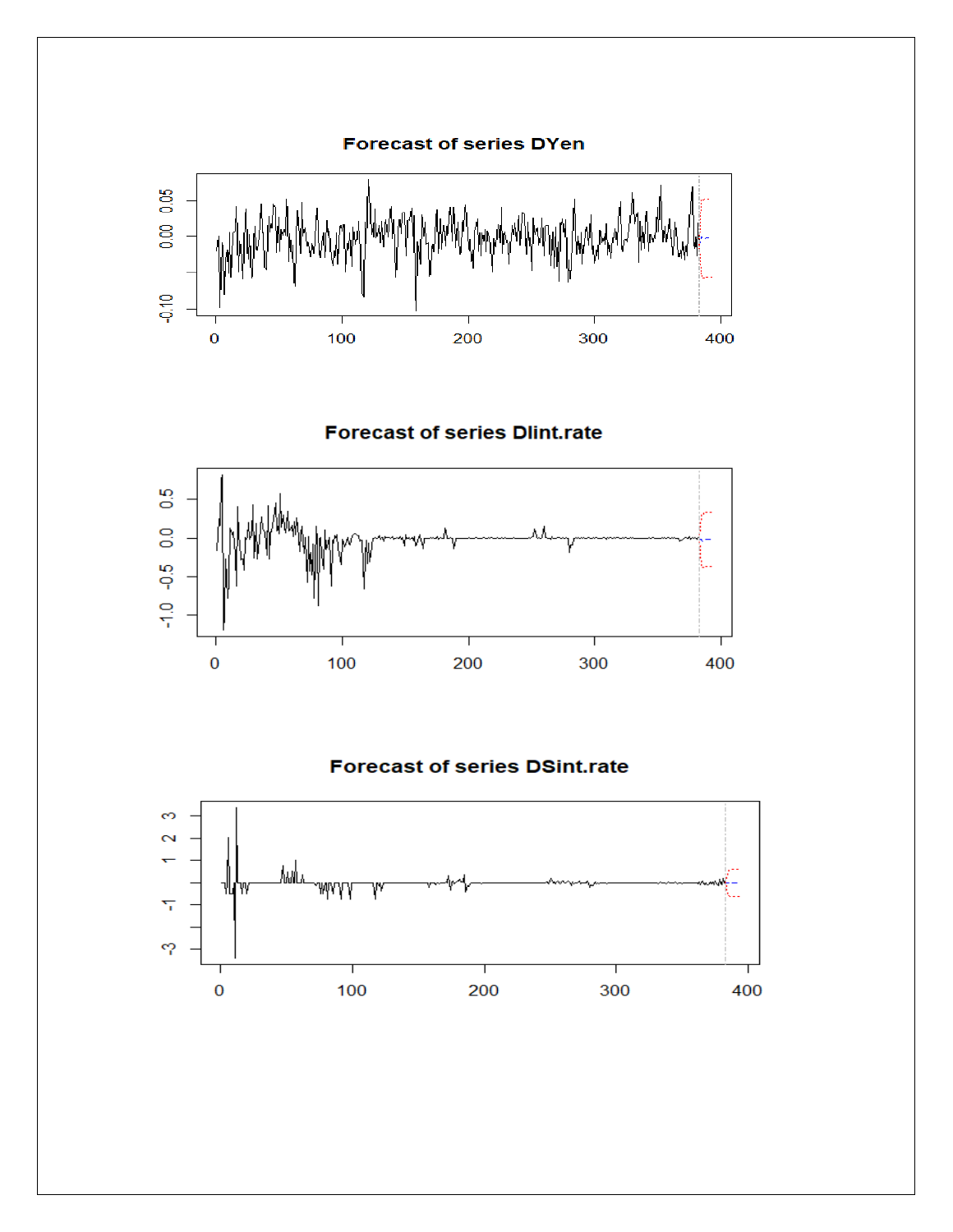**Forecast of series DM** 



**Forecast of series DCPI** 



**Forecast of series DCPI** 

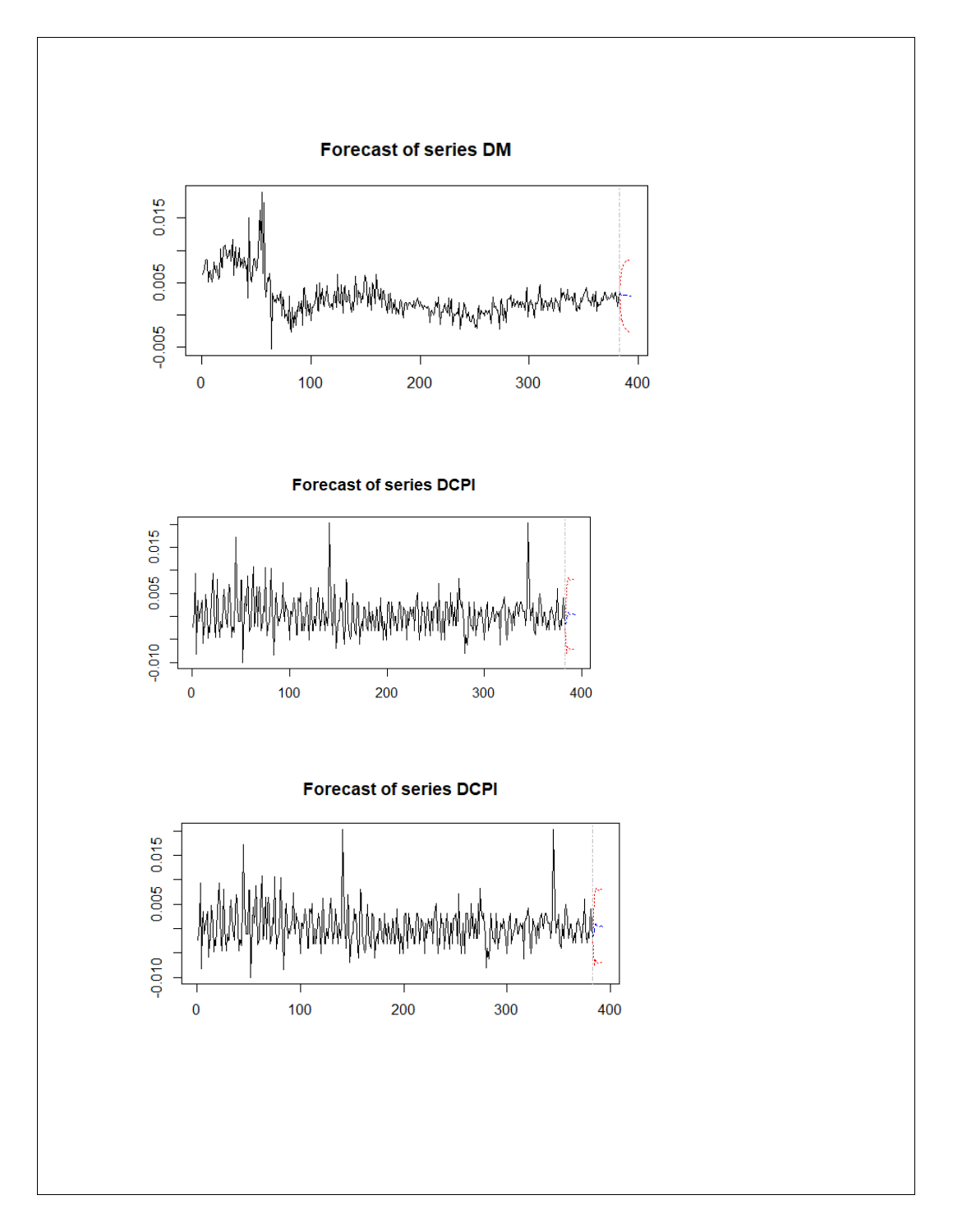

95 % Bootstrap Cl, 100 runs



Orthogonal Impulse Response from Dlint.rate (cumulative)

95 % Bootstrap Cl, 100 runs

Orthogonal Impulse Response from DSint.rate (cumulative)



95 % Bootstrap Cl, 100 runs